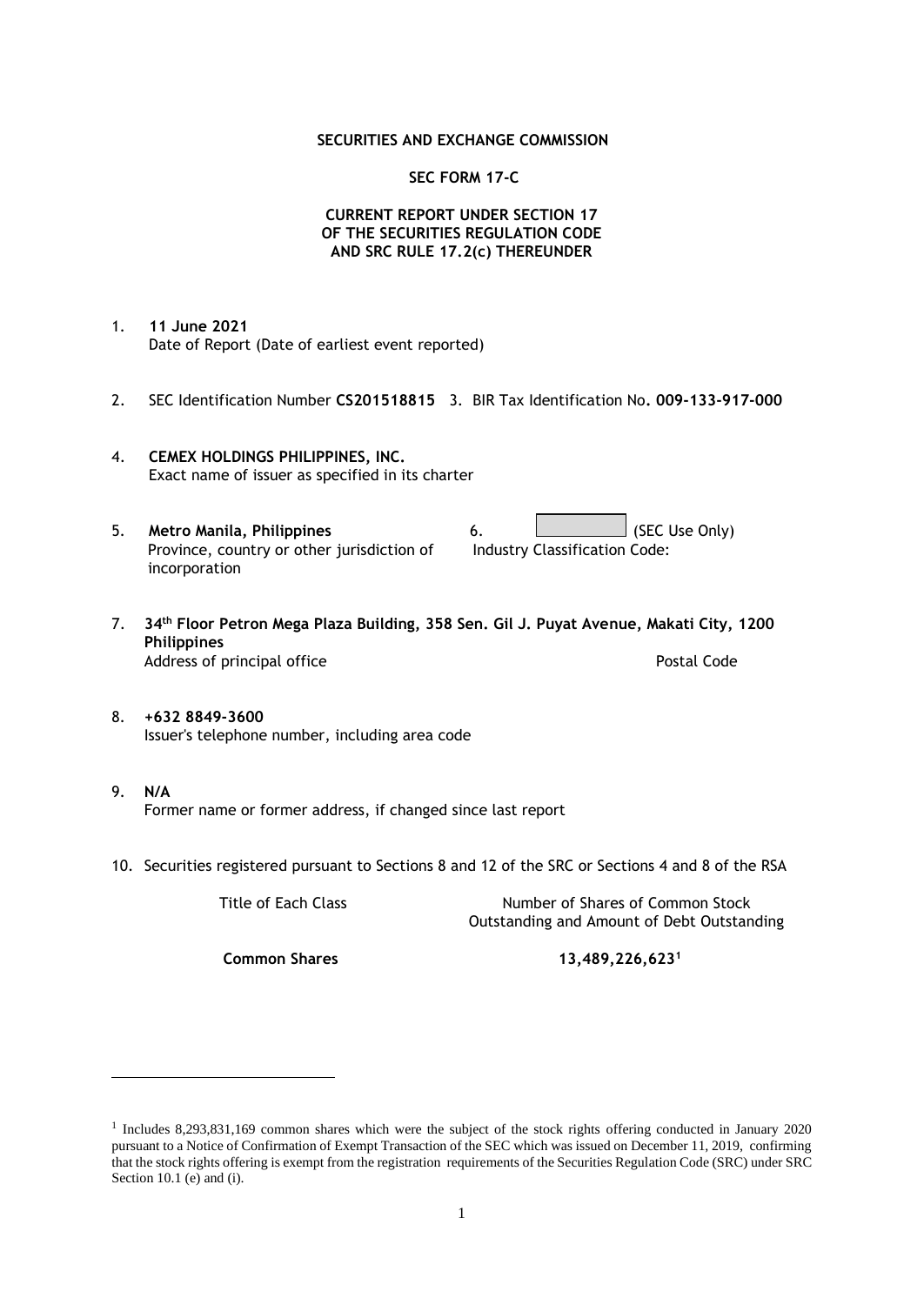11. Indicate the item numbers reported herein: **Item 9 - Other Events**

**CEMEX HOLDING PHILIPPINES, INC. ("CHP") reports on the use of proceeds realized from the Stock Rights Offering (SRO) of 8,293,831,169 common shares of CHP that was conducted in**  Based on the Offer Price of £1.54 per share, the total proceeds from the SRO **amounted to P12,772,500,000.26.** 

**The following costs and expenses were disbursed/charged today against the SRO proceeds:**

| USE OF PROCEEDS/PURPOSE                                                                     | <b>AMOUNT</b> (in<br>Pesos) |
|---------------------------------------------------------------------------------------------|-----------------------------|
| Costs and expenses associated with the SOLID Cement plant<br>expansion project <sup>1</sup> | 37,766,937.65               |

<sup>1</sup>*Funded through advances made by CHP to Solid Cement Corporation ("SOLID") under the Revolving Master Loan Facility Agreement dated 3 March 2020 entered into between CHP, as lender, and SOLID, as borrower*

## **SIGNATURES**

Pursuant to the requirements of the Securities Regulation Code, the issuer has duly caused this report to be signed on its behalf by the undersigned hereunto duly authorized.

**CEMEX HOLDINGS PHILIPPINES, INC. 11 June 2021 Issuer Community Community Community** Community Community Community Community Community Community Community Comm

launier sir de seu  **Jannette Virata Sevilla Compliance Officer**